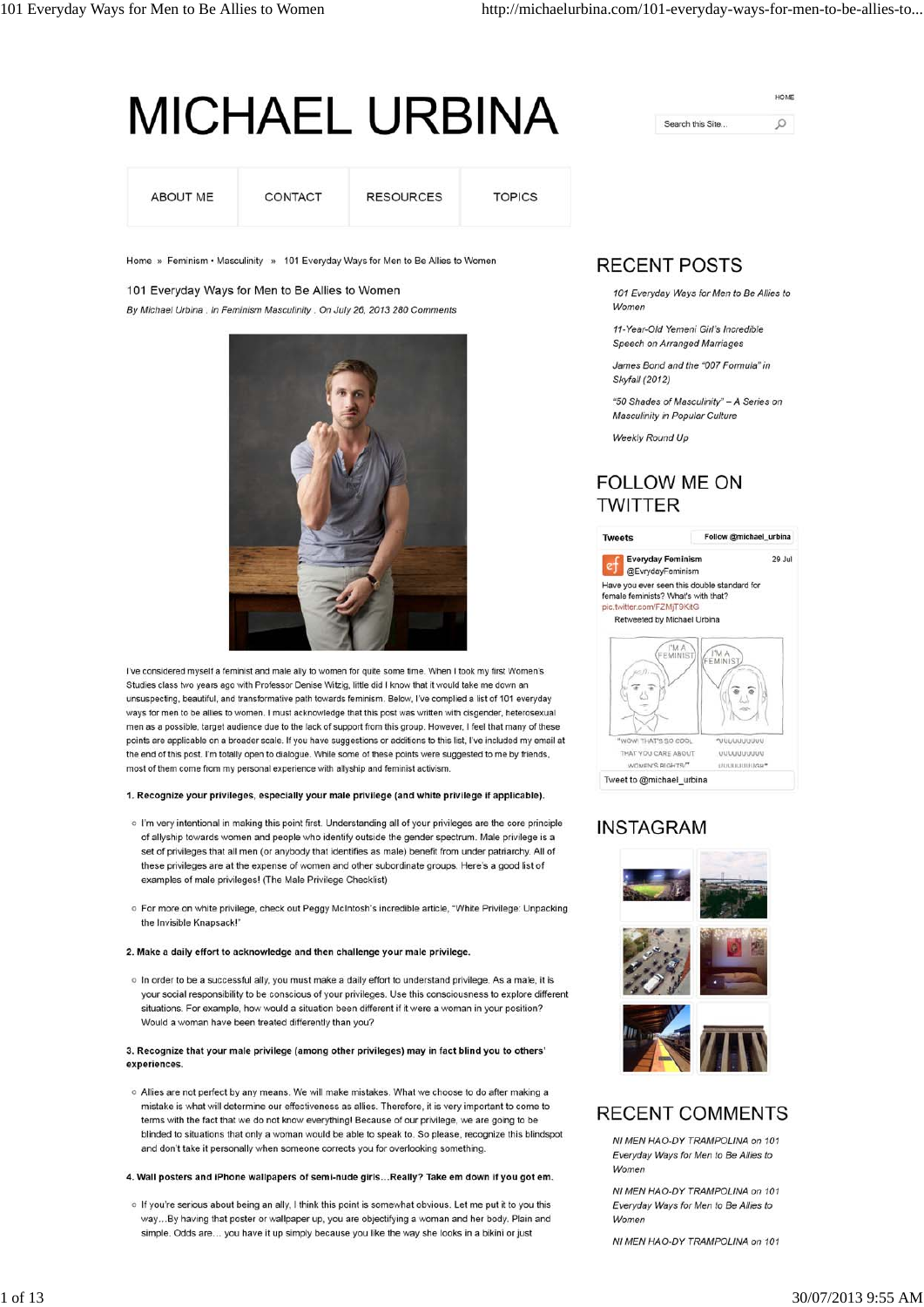© 2013 Michael Urbina. All Rights Reserved. Theme by MyThemeShop.

#### **5. Stop catcalling.**

- Many of my female friends have told me that instances of catcalling and street harassment are some of the most frightening, awkward, intrusive, and degrading experiences of their lives. By catcalling, you are contributing to a culture that teaches women to be scared and be constantly aware of their environments. By catcalling, you are contributing to a notion that all men are perverted assholes who have zero respect for women. By catcalling, you are promoting a sexist culture. You are not giving women the right to feeling safe and comfortable in public life. Stop now. With that said...
- Please check out Hollaback's website. They are doing amazing work on street harassment!!!

#### **6. Be conscious of where your eyes wander as a woman walks by. Change that behavior.**

Another example of street harassment… Look guys, we have been brought up to objectify women. Not all of us will admit it, but we are all guilty of doing this at some point in our lives. Even as a guy taking Women's Studies classes, I've honestly caught myself starting at a woman on occasions. Granted, I've done tons of internal work towards unlearning sexist behaviors and instead advocating for non-sexist ways of interacting with "potential love interests." I am not perfect. I'm going to fuck up, but I have to keep working towards eliminating this behavior in order to call myself an effective ally.

#### **7. Stop assuming that random girls like you just because they smile at you and make eye contact.**

This may be a surprise to you, but smiling isn't always a sign of potential sign of interest and attraction. Sometimes, it just means the person is nice and wants to acknowledge your existence as a human being. (I hope you're picking up my tone)

#### **8. Be aware of how you flirt with a woman.**

Everyday Feminism's article sums it all up perfectly – (The Feminist Guide to Non-Creepy Flirting)

#### **9. Walk on the other side of the street when a woman is walking towards you at night.**

- o I make every effort when I'm out at night to pose myself as a non-threatening person in order to make women feel more comfortable. Some ways that I do so include making sure my hands are always visible as I'm passing a woman, looking downward or away from the woman I'm passing by, or just completely crossing the street so the woman coming towards me doesn't feel threatened in any way by my presence. I do what I can as a conscious male. It's also important to recognize that I am Latino. Sadly, men of color are more likely to be profiled as dangerous than white men. I began this practice knowing that I will be seen as more dangerous and threatening.
- o Women as a class have been taught to be fearful of going out at night (Sexual assault, kidnapping, robbery, stalking, you name it…) Our society gives women many reasons and messages to justify living by a "rape schedule." In other words, women tend to tailor their schedules in order to minimize any potential danger. This could translate into things like not going to the gym at night because of the dangers of walking back to your car afterwards. Or…this could translate into extreme awareness and concealed carry of weapons like mace, stun guns, firearms, etc.

#### **10. If you're going to be chivalrous (on dates) or in everyday life, do it for everyone out of kindness, not just for women or people you think aren't capable of doing things themselves.**

o Some people say chivalry is dead. Others think it most definitely exists AND is based on sexism and essentialism. I think that chivalry is an amazing concept when practiced by everyone, for everyone. While some women may admire a man who opens doors for them, pays the bill every time, or walks on the street side of the sidewalk when walking next to them… I'm a firm believer that chivalry should apply to everyone out of kindness for your fellow human beings.

#### **11. Treat women at your workplace with genuine respect, especially in male-dominated professions.**

o Historically, the workplace has been male-dominated. It's time to redefine this space and give women the same respect we would expect others to give us.

#### **12. Enjoy popular culture with many grains of salt.**

Everything we read, watch, hear, or see in the media has an effect on us. As men working to become allies, it is imperative that we recognize the implications of the cultural messages we are receiving. If you disagree with me, then the subliminal advertising and messages has most definitely had its' effect.

#### **13. Be comfortable with being uncomfortable.**

○ This point is extremely important AND vital. The only way to learn is to put yourself out there, especially in situations that make you uncomfortable. For example, I read feminist books, participate in dialogues about patriarchy, and seek out spaces with a lot of women to talk about feminism. Often times, these books and dialogues consist of difficult conversations surrounding men and patriarchy that COULD make me feel targeted and singled out as a member of that group and beneficiary of the system. I want to be an effective ally; therefore it is my social responsibility to stay despite discomfort.

#### **14. Listen.**

Women's lived experiences and knowledge are at the core of feminism and allyship to women. While this movement requires people of all genders coming together to take collective action, it all began with Back to Top 1

NI MEN HAO-DY TRAMPOLINA on 101 *Everyday Ways for Men to Be Allies to Women*

*NI MEN HAO-DY TRAMPOLINA on 101 Everyday Ways for Men to Be Allies to Women*

# ARCHIVES

*July 2013*

*June 2013*

*May 2013*

# TAGS

*50 shades of masculinity ally* **feminism** George *Zimmermanmasculinity men military New Orleans popular culture racial profiling racism rape culture sexual assault Trayvon Martin united states white privilege women*

## **MFTA**

*Log in Entries RSS Comments RSS*

*WordPress.org*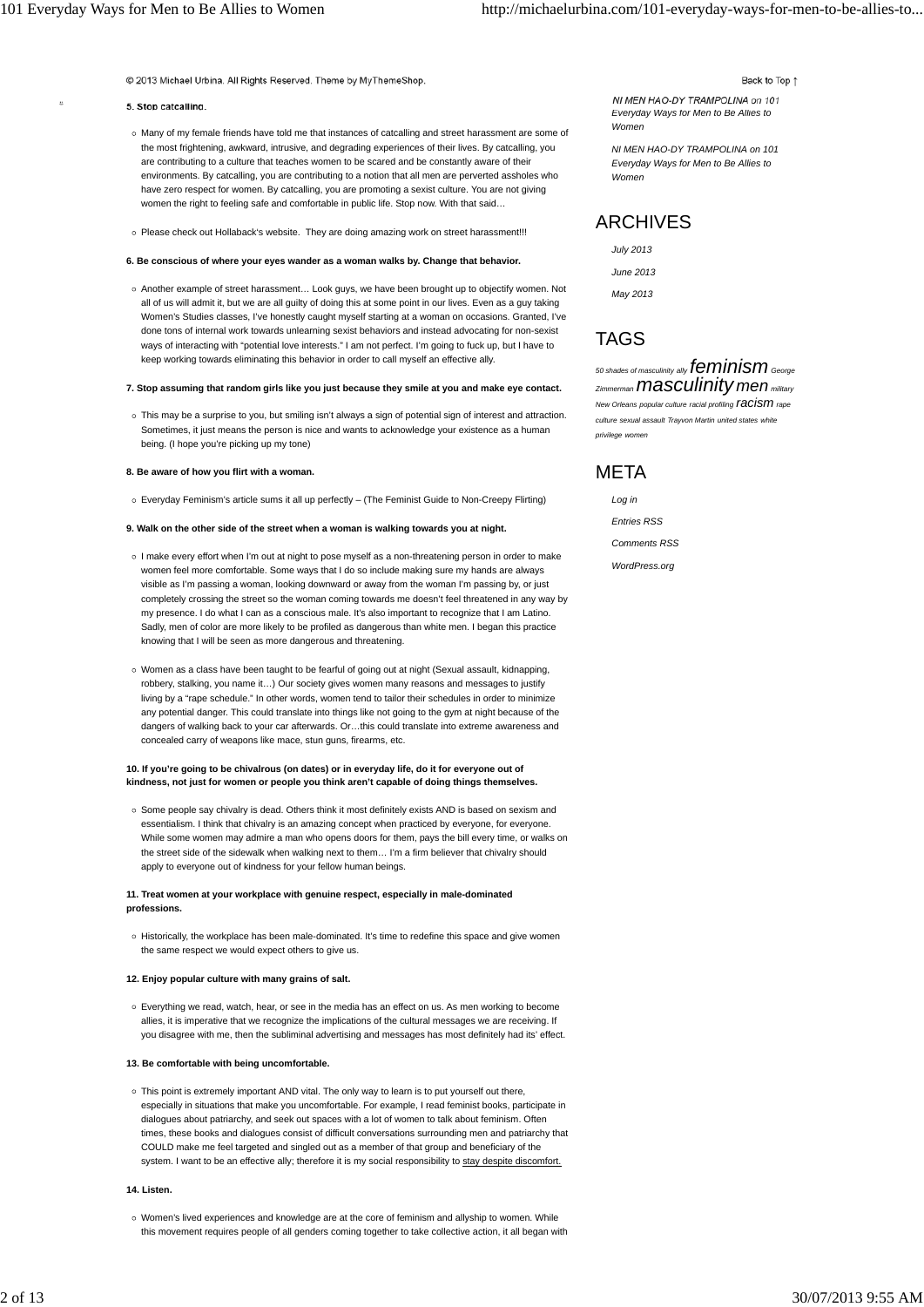women coming together to rally against sexism. Instead of jumping in and stumbling over women to make your opinions heard on an issue, take a step back and actually listen to what's already being said. There is so much you could learn. As an ally, I'm still trying to perfect this skill, but I make a daily effort (even in the smallest settings such as a one-on-one conversation with a female friend) to listen instead of talking all the time.

#### **15. Monitor your use of words.**

Stop using words, telling jokes, or making comments that are offensive or could be interpreted as offensive. You can't be a male ally and still call women bitches, sluts, whores, or whatever degrading words come to mind. You must check yourself.

#### **16. Never force your opinions on other people.**

Learn to step back. Stop leading conversations, especially in feminist settings where you should instead consider yourself as a guest. Even in these feminist spaces, you (as a male) bring male privilege into the room. Therefore, you must be aware of that privilege and offer your opinions only when it feels right. Collaboration and communication requires that all people be heard and respected.

#### **17. Be conscious of your words and the effects it could have on others.**

Through my experience, this point will be one of your first tests of commitment to this movement. You can't predict what effect your words will have on someone else, whether it be in one-to-one conversations or collective dialogues. Therefore, you're going to be called out. Be ready for that. Remember what I said about being comfortable with being uncomfortable? This is what I mean.

#### **18. Be pro-choice.**

o Being pro-choice is a given. I say this because women must always have control over THEIR own bodies. The fact that there is legislation and dialogue in our government around this issue completely angers me. Why are men (the majority in our government) making decisions about women's bodies?

#### **19. Let yourself cry and be emotional.**

Men are taught that showing emotion (especially in public) is frowned upon and not masculine. Fuck that… Challenge traditional expectations of masculinity and stand in solidarity with women and the LGBT community in changing gender expectations. Crying, being emotional, and being true to how you fucking feel despite cultural expectations is a MUST.

#### **20. Ask for consent, always.**

Always ask for consent from your sexual partner. We (men) aren't taught that consent is something to bring up, but I promise you that asking for consent and being on that intimate level with your sexual partner will give you a more liberating experience. Some women may find it weird that you ask, but don't let that deter you from doing the right thing.

#### **21. Read websites like Feministing, Colorlines, Jezebel, etc. for your news sources.**

Check out these sites DAILY! All of them have great news stories from a feminist perspective and will help you in your journey towards becoming a better ally. What's great about these sites is that they always have links to other great websites.

#### **22. Take a Women's Studies class.**

o If you're in high school or college, think about taking a Women's Studies class. I promise you that this will change your perspectives as a man. It will change your life. Taking my first Women's Studies class provided me the entry point to talk about gender, patriarchy, and oppression in the United States. It also led to me later deciding to be a Women's Studies Major. Trust me, take an introduction class. If you're done with college, seek out workshops or classes in your local area. The internet is a great resource. I'm sure you can find some great online classes or webinars.

#### **23. Acknowledge the lived experiences of women and LGBT-identified people.**

As a male ally, you should never assume or speak on behalf of women and the LGBT community. Your job is to listen to acknowledge what members of these groups are telling you about their lives. Being an ally to one community carries the responsibility to be an ally towards other communities like the LGBT community.

#### **24. Support same-sex marriage. Given.**

My sister identifies as a lesbian. As her brother, I have made this point very central to my own work as an ally to women.

#### **25. Pick up a feminist book from your local bookstore to start off.**

- o One major aspect of being an ally is education. Put in the work and seek the appropriate resources. Here are some great books that I would suggest starting out with!
- o Men Speak Out: Views on Gender, Sex, and Power by Shira Tarrant
- o Men and Feminism by Shira Tarrant
- Full Frontal Feminism by Jessica Valenti
- o Feminist Theory: From Margin to Center by bell hooks
- The Guy's Guide to Feminism by Michael Kimmel and Michael Kaufman
- o Half the Sky: Turning Oppression into Opportunity for Women Worldwide by Nicholas Kristof and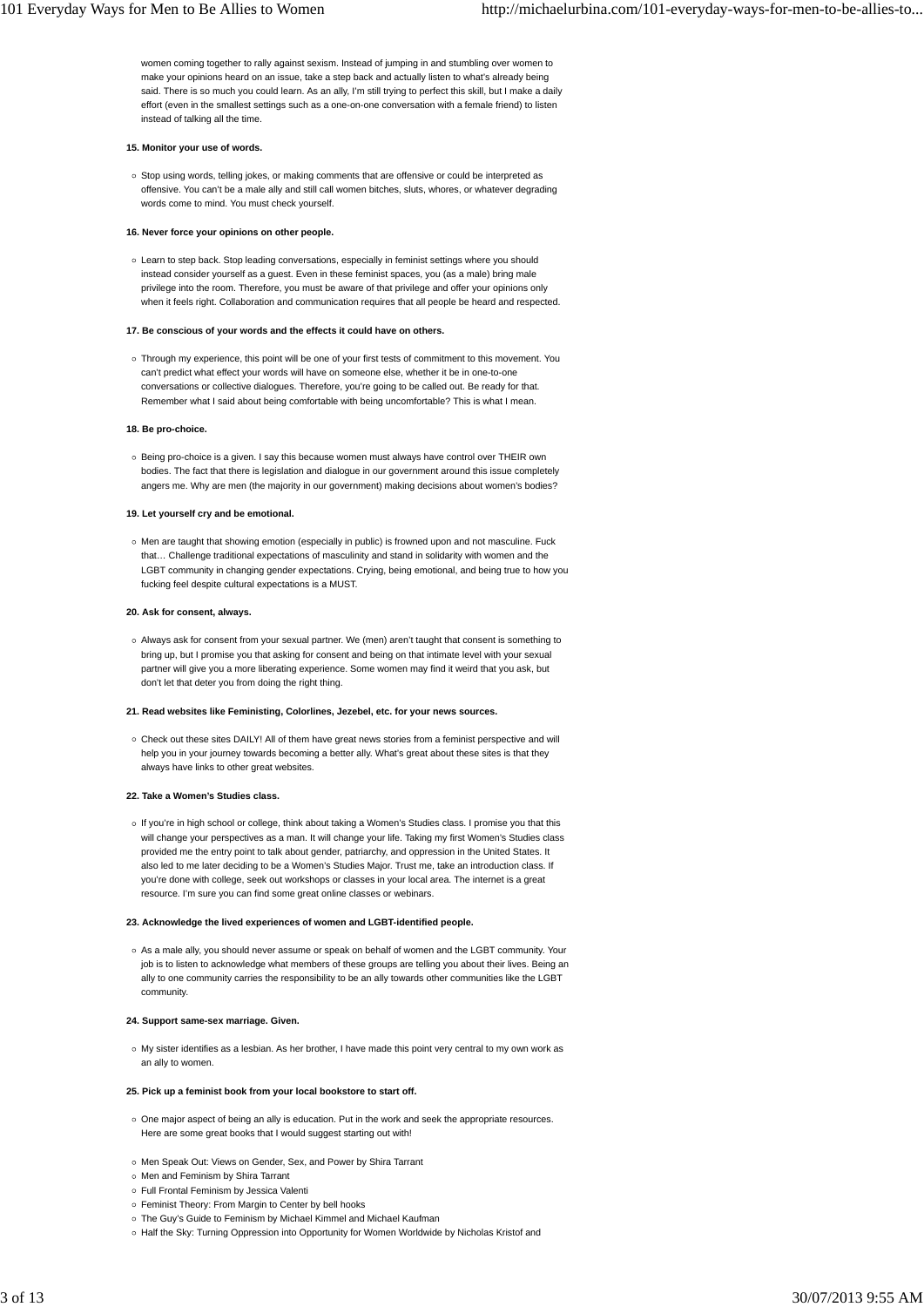Sheryl WuDunn o Women, Race & Class by Angela Davis

## **26. Get involved with school programs and events.**

Allyship isn't just about educating yourself, it's about taking action. Seek out Women's Resource Centers, Mutlicultural Centers, diversity organizations, or any program/event that is advocating for social justice issues.

#### **27. Support non-profit organizations and pro-feminist groups.**

o Subscribe to email lists, participate in forums, seek internships, or become a part of non-profit organizations. There are plenty of ways to get involved!

#### **28. Journal daily and reflect on your behaviors, thoughts, ideas, etc.**

We all need self-reflection time. I've found journaling about my experiences and journey to be extremely helpful in keeping me motivated and connected to the broader movement.

#### **29. Challenge everyday sexism in your life.**

This can come in many forms. One way I challenge everyday sexism is to call out my friends when they say something sexist or misogynistic. Also, when I'm at work, I make sure that ALL voices and opinions are being heard.

#### **30. Don't just talk the talk. Walk your talk.**

Being a male ally isn't a 9-5 job. You can't choose when and when not to be an ally. If you're brave enough to do this, you must do it all the way. Apply feminism to your daily life. Calling yourself an ally or a feminist is way more than a label…It's even more than a lifestyle… You must immerse yourself and do the best you can down to your very core.

#### **31. Stop telling her you're "different than other guys." Don't speak. Do.**

Actions speak louder than words. Actually be different.

#### **32. Call out your friends on oppressive behaviors, jokes, or comments.**

This is a perfect example of everyday sexism. For most of us guys, following this point may be difficult. Sexist language is so normalized among groups of guys, but you must do your best to challenge your friends. Get them to empathize and support the movement to end sexism.

#### **33. Challenge other men to do the same.**

This information is useless if you keep it to yourself. Influence the men in your life in a positive way. It is your responsibility to get other men to see their male privilege and care about fighting patriarchy. If all of us work collectively, there is so much good we can do in the world.

#### **34. Reflect on how you were raised as a boy.**

Early socialization taught us how to be the men we are today. Our experiences, learned lessons, and countless lectures from our parents have shaped us into the people we are today. With your feminist consciousness, closely examine your childhood and reflect on how you were taught to be a man. Challenge your past and redefine your masculinity. Be who you truly want to be.

#### **35. Strengthen your relationships with other men.**

o I went through a brief period when I hated men because there are so few who openly believe and practice feminist ideals and allyship. After some self-reflection, I came to realize that this is my calling and role in the feminist movement. As a male ally, I should make every effort to be friendly and close to the people in my life without fear of repercussions. Often times, men who have close relationships with other men are seen as homosexual. That is completely fucked up and demonstrates a perfect example of the institutionalized homophobia in our society.

#### **36. Take paternity leave if you're a father.**

Challenge the status quo. Be an involved father, and take part raising the next generation. Teach your son to love and respect women. They rely on you for guidance.

#### **37. Support musicians and artists that do not degrade women in their music and lyrics.**

o In a country where many top artists make money off music with misogynistic or demeaning lyrics, we must support the growing number of musicians, artists, rappers, etc. who are making great music that promotes social justice and equality.

#### **38. Put yourself in situations for self-growth through activism.**

If you have an opportunity to learn more through a job, internship, or position in activism, I encourage you to give it a whirl. Activism is a beautiful, raw way to put your beliefs into practice.

#### **39. Redefine your masculinity in a pro-feminist way.**

Understanding your masculinity is essential to being an effective ally to women. As men, we are taught to uphold sexist ideals and behaviors through crazy gender roles expectations. Men are suppose to be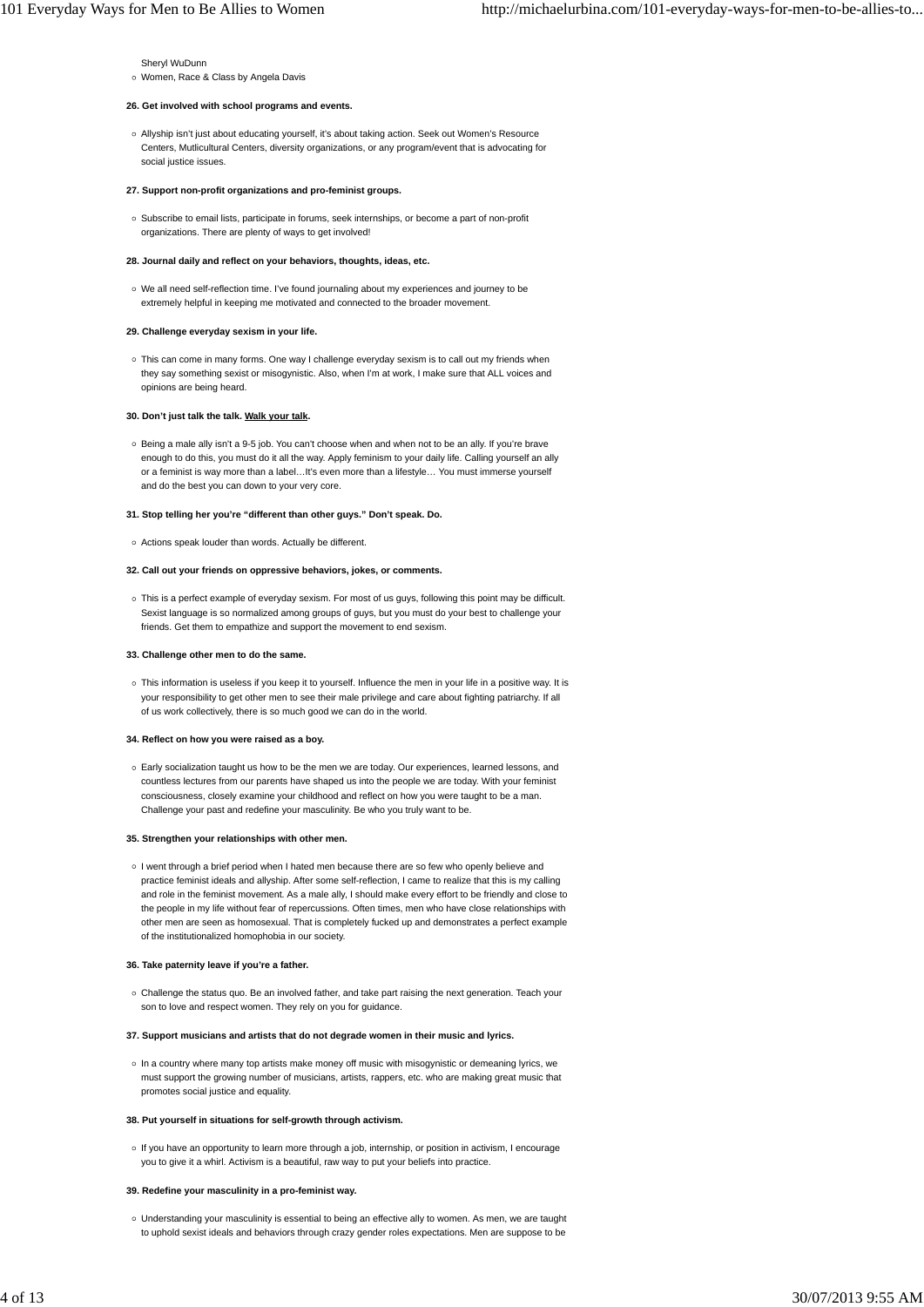tough, strong, emotionless, straight, muscular, etc. Under these expectations, many men are stigmatized, punished, harassed, or shunned for stepping out of these "normal" manly behaviors. Men can't be their truest selves out of fear of stigmatization. Guys, we are all being hurt by patriarchy and these crazy expectations. We are forced into being something we're not. It's time that we redefine the masculinity and what it mean to be a man in a way that doesn't oppression or subordinate women or any group of people.

#### **40. Never seek recognition or affirmation.**

While some men are made fun of for caring about women's rights and feminism, there is very something alluring about being a male feminist (or so I hear). There aren't many of us, therefore it may seem tempting to let this get to your head. Also, it may seem tempting to seek validation and verbal recognition from women and people you know for caring about these issues and being different. Guess what, this is your responsibility. Why should you receive recognition when women don't? This is why I absolutely hate it when I'm recognized at conferences for being one of like two or three males present. I don't want the recognition and neither should you. Don't advertise yourself as a "male feminist" in search of respect. You're just going to come across as rude, fake, and completely disrespectful. Do the work with humility and modesty.

#### **41. Recognize that you contribute to women's oppression by NOT acting.**

Every single day is an opportunity to prove your commitment to this movement. Historically, men have done little to truly support women in the fight for equal rights and gender equity. Therefore, if you choose to ignore these issues, you are directly contributing to the perpetuation of a culture that subordinates women. So take action.

#### **42. Claim the feminist label.**

o While I'm not a huge fan of labels, I strongly feel that calling yourself a feminist is a necessary action, especially for men. The term "feminist" has been completely stigmatized and stereotyped in recent years; therefore, I think it's important for men to claim this label as a political statement and stand in solidarity with our feminist sisters. In addition to claiming the label, men must take action to back it up.

#### **43. Blogs. Online Communities. Find spaces to dialogue with other like-minded feminist men.**

o Seek out online and offline resources and communities to dialogue and be surrounded by other like-minded feminist men. Being around other male allies is a very empowering experience; it replenishes your energy level, confidence, and comfortability doing this work. It makes you feel not-soalone. While dialoguing with women in feminist spaces is a rewarding experience, it's also important that we share our thoughts and experiences with other male allies. We must hold each other accountable.

#### **44. Don't be the hero, savior, or knight in shining armor.**

Allyship isn't about rescuing people from their oppressors, as if they couldn't do it on their own. Allyship is about standing in solidarity and working together to collectively tackle a social problem.

#### **45. Attend a women's rights protest.**

-There is nothing else like it! You're going to love it.

#### **46. Strengthen the relationships with the women in your life.**

As an ally, I am motivated by women in my life. I value every single one of their friendships. Without them, I wouldn't be doing this work. Therefore, I think it's very important for me and for all men to be treasure your friendships with women.

#### **47. Work with your partner or spouse on how to mutually share responsibilities.**

Fuck gender roles… Work towards an egalitarian relationship. Ask your partner to have a conversation about your relationship and what you can do to make things more equal. Whether it be housework or finances, men must make the effort to show that they want to start stepping up.

#### **48. Men aren't the only ones who have orgasms. Remember that!!!**

o Don't be selfish. Make her the priority. Communicate with her and I'm sure you'll have a better sex life.

#### **49. Don't judge women by their choice of clothing.**

Women should be able to wear whatever the hell they want without you or society judging them. While I'm on this topic, I also want to point out that a woman's choice of clothes never merits unwanted advances or sexual harassment. So stop thinking a woman is slutty if she's wearing little clothing or stuck up because she's completely covered up.

#### **50. Watch Miss Representation and Tough Guise.**

These films are my requirement for YOU. Watch them. They're brilliant and provide great contemporary analyzes of masculinity and femininity in popular culture.

#### **51. Make time out of your day to call your mother and catch up with her.**

All of us have special, unique relationships with our mothers (wherever they may be), regardless of race, class, sexual orientation, nation of origin, religion, etc. My mother was the first woman I ever met in my lifetime. She's been my greatest inspiration in the ally work I do. Therefore, I do my best to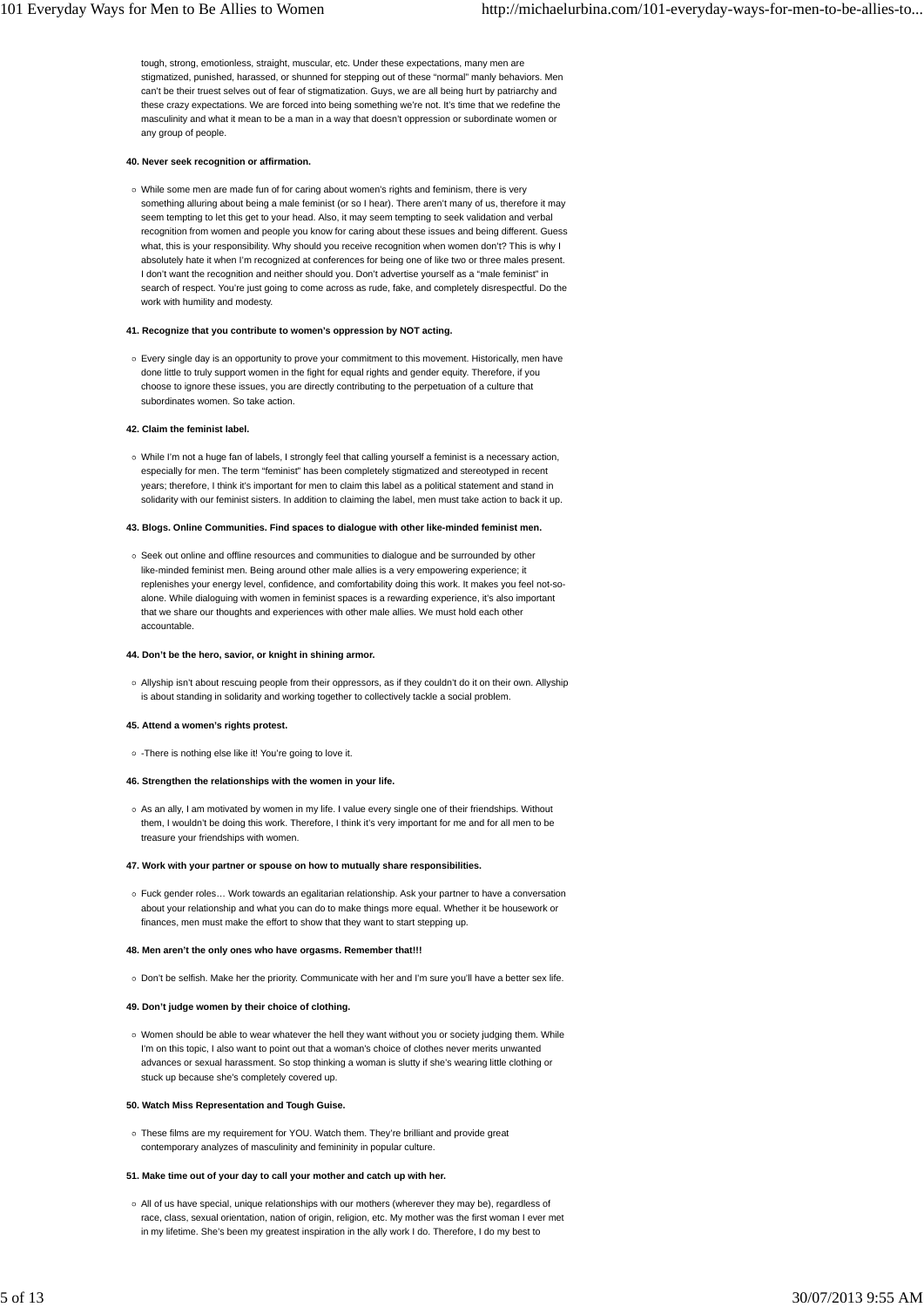always catch up with her and be inspired to continue going forth.

#### **52. Learn about your own familial roots and culture.**

- o If you don't know where you came from, it's going to be be difficult to see where you're going. Explore! Culture and diversity is beautiful, and being able to appreciate and respect culture will make you a better ally
- Intersectionality is vital to allyship! Your race/ethnicity are important, and it will set you down different paths. White male allies will have different experiences than male allies of color. Understanding how your identities intersect matter!

#### **53. Treat all women equally. Race, class, or any other identity category should never dictate your treatment.**

Enough said.

#### **54. Catch yourself whenever you slip.**

o Hold yourself accountable. Be aware of your actions, words, and behaviors, and call yourself out when you do something or see something oppressive, sexist, or just completely wrong…

#### **55. Seek out online blogs and magazines that talk about current events and race, ethnicity, gender, sexual orientation, religion, etc.**

- o Here are some great suggestions. Other than that, happy exploring!
- Presente.org
- Spectra Speaks
- Colorlines
- Feministing
- o Masculinity U
- o Tim Wise
- Latina Feminista
- o Michael Urbina \* Had to

#### **56. Think about issues and your own life from an intersectional lens.**

Expanding on #52… We all have different experiences as men. We come from different backgrounds; therefore, we must take all of our identities into account when examining specific issues. For example, being a Latino, heterosexual male, I'm most definitely going to have a different opinion than a White, homosexual male on same-sex marriage. Rather than simply looking at issues as a male, it's important that we all consider our complete background. This will give us the opportunity to acknowledge all voices and backgrounds and have a real dialogue around issues.

#### **57. Don't dwell on the past, but don't forget where you came from.**

We can't change the past. Rather than dwell, we must come to terms with what we've done, who we've hurt, or what we didn't do. It's important to stay connected to who we once were. That way, you can see your progress and be inspired to keep on going. People who know you will see you evolve.

#### **58. Support other people who advocate for gender equality.**

Doing this work can be very tiring,exhausting, and demotivating, especially when there are few who openly express their commitment to allyship through activism. I love connecting to other activists who are doing the same work. It's very uplifting, especially in a movement that requires collaboration and support to succeed.

#### **59. Respect "her" culture.**

Make an effort to learn about your girlfriend, partner, or spouse's cultural background. Respect her culture's traditions and love ALL of her.

#### **60. Don't assume she will take your last name if you both agree to marry.**

It's a social norm that the woman takes the last name of the husband. However, more and more women today are deciding to hyphenate their names or just stick to their own last names. Communication and respect are vital to a happy relationship. I would suggest asking her about this issue rather than let her bring it up. It shows you care.

#### **61. Respect confidentiality.**

o Be someone that women and other men can trust. When it comes to this work, you're going to learn a lot of new information, and some of it may be very sensitive. People may share difficult experiences with you relating to sexual assault, intimate partner violence, abusive relationships, suicide, eating disorders, addiction, etc. If someone trusts you, you must uphold that trust and be someone that they can rely on.

#### **62. Be willing to listen and know when to refer people to other resources.**

Put yourself out as a resource for people. Be there to listen, but trust your instincts. If you think an issue is way over your head, refer your friend to a person and place where they can get the appropriate help.

#### **63. Defy traditional male stereotypes.**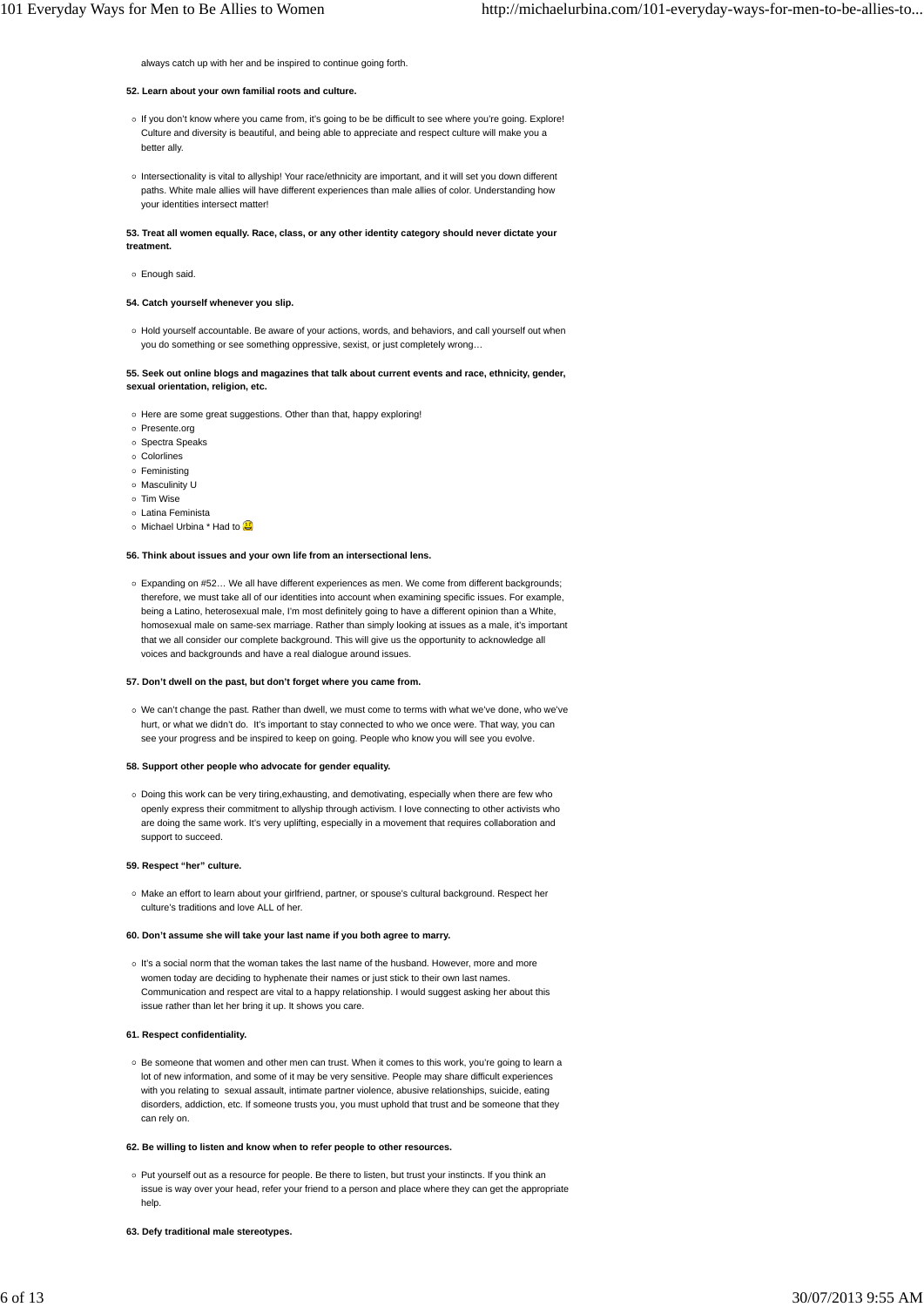Don't be like everyone else. Look for ways to express yourself freely without societal repercussion. If you like something that isn't traditionally "masculine," go do it! Be your truest self and encourage other men to follow. Being in touch with your masculinity is a very freeing experience.

#### **64. Use your male privilege to advance feminist discussions in male-dominated spaces.**

o Most guys don't openly advocate for women's rights (to my knowledge). As a conscious male, this will be one of your most important roles in the movement. Unfortunately, your voice tends to carry more weight than a woman's in male-dominated spaces or professions. Therefore, as a conscious male, it is your responsibility to offer up perspectives, ideas, and thoughts about feminism, equality, healthy masculinity, and other topics related to this movement. Challenge the existing structure and work towards making your institution a more inclusive space. Fight the social norm and refuse to be like everyone else. Stand up for what you believe in. You're going to encounter resistance, but that's just part of the job description.

#### **65. Recognize that we don't define what being an ally entails. Women have that job.**

We must recognize that being an ally requires us to be in constant communication and collaboration with women. Don't go off and be a feminist vigilante or something crazy like that. Talk to the women in your life. Ask them what they need from men in the movement. Throughout my journey as an ally, I have always looked forward to conversations with other feminists about men and their roles in the feminist movement. I've received multiple interpretations. One way that I see myself making a difference is creating this post. I've compiled this list from my own journey, as well as from the words of many feminists in my life.

#### **66. Never give up.**

As you become more and more immersed in feminism, allyship, and social justice, there may be times where you feel like giving up or taking break. Trust me, the work you are or will be doing is making a difference. This work may not yield immediate results or instant gratification, but I promise you that it leads to a better life. Go forth.

#### **67. Combat rape culture in your social circle, workplaces, or school.**

- We live in victim-blaming society that promotes rape culture. Rather than address perpetrators of sexual assault (for example), our society loves to focus on the victim, asking questions like: Why were you out so late? What were you wearing? Why didn't you leave before the situation became unsafe? How drunk were you? For more information on rape culture, check out this great site! (FORCE: Upsetting the Culture of Rape)
- o As a male ally, you must combat rape culture. Most men unknowingly support this culture, especially on college campuses. Therefore, it's your job to make noise. Raise awareness around sexual assault and rape culture. Collaborate with others to fight for structural and cultural change. Most importantly, never blame victims of sexual assault. Be there for support.

#### **68. Hold other men accountable.**

As male allies, we must have systems of accountability in order to keep us in check and make sure we're doing things right. Women will hold you accountable. It is your job to hold yourself accountable AND keep other men accountable. If you see or hear anything sexist, speak out. If a guy is blinded by his male privilege when taking feminist action, do your best to make him aware.

#### **69. Be an active bystander. If you witness harassment, do something about it.**

o Never be a bystander. If you see something wrong, do something about it. Stand up, make noise, call the police…do something. Look for signs of harassment or danger and intervene if you see a situation escalating very quickly. There are different methods of intervening, and I strongly suggest you do some research on that. You could be the difference between someone living and dying. Yea, it can be that extreme.

#### **70. Learn and use appropriate vocabulary.**

Go back to #25 and check out those books. Familiarize yourself. Here are some keywords you should know: feminism, patriarchy, oppression, privilege, resistance, intersectionality, LGBTQQIAA (and what each letter stands for), double consciousness, masculinity, femininity, differences between sex and gender, gender spectrum, sexism (and all of the -isms), glass ceiling, glass escalator, whiteness, etc. That's a good starter list. Believe me, there's a lot more.

#### **71. Advocate for more inclusive policies, rules, or procedures in your school or workplace.**

This goes back to doing more than just educating yourself. Make your environment more inclusive. Use your male privilege to advocate for changes to the structure or protocol of your school/college or workplace. Rally the troops and take pride in grassroots organization. Make noise.

#### **72. Speak as if a woman is always listening.**

Always be conscious of your words and actions.

#### **73. Be aware of your heterosexual privilege.**

- Check out Everyday Feminism's article: 30+ Examples of Heterosexual Privilege in the U.S.
- **74. Celebrate milestones and victories with women and the LGBT communities.**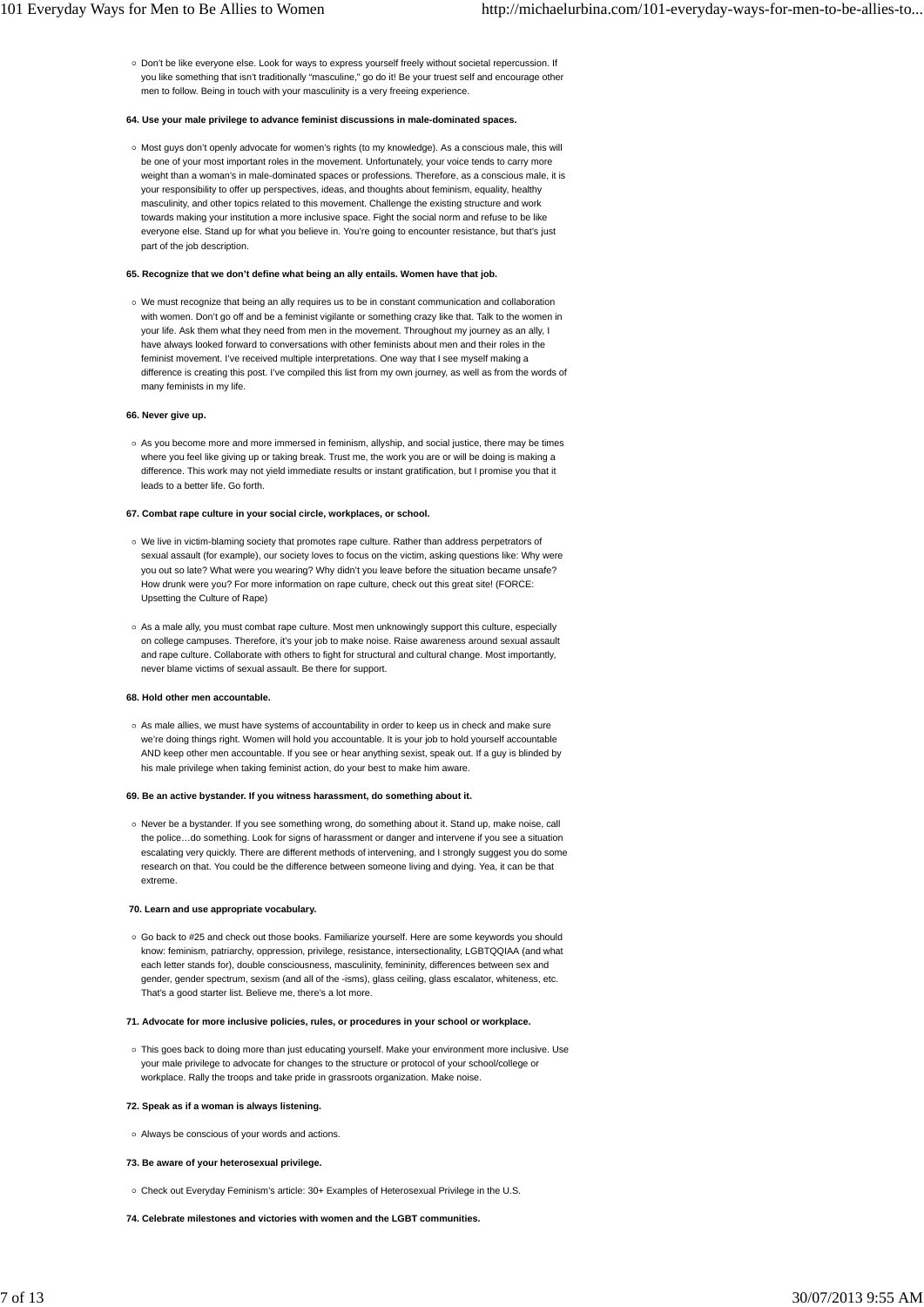Rise in solidarity and celebrate victories and milestones. You're an ally and supporter. Therefore, you should show your commitment by joining in. Many people (including yourself) will have fought difficult battles. Live a little and use these moments to continue the work! For example, I went down to the Castro after SCOTUS's rulings on marriage equality were released. I was so inspired by the liveliness and energy. Being in this space made me proud to be an ally.

#### **75. Be proud to be an ally.**

- You are or will be doing amazing work, and you should be proud of that.
- **76. Seek out children's books for your kids that challenge traditional gender roles.**
- This is a great starter list. (12 Children's Picture Books That Challenge Traditional Gender Roles) I've read 10,000 Dresses and The Paperbag Princess out of curiosity. They are all amazing!

#### **77. Be able to laugh at yourself.**

"There is no greater threat to women than men" ...



#### **78. Challenge entitlement.**

Contrary to what society tells you, women don't owe us anything. They don't own us hugs, kisses, smiles, acknowledgement, or sex. Nothing. We never have the right to assert dominance over women's bodies or personal space.

#### **79. Recognize that this movement is much larger than yourself.**

o This movement isn't about you. Try not to take anything personally. Work with the discomfort and use that to advance the movement.

#### **80. Make your space feminist!**

Posters, wall art, flags, or any feminist propaganda! Make your room an inclusive, decorative place to remind you of what you're invested in. On my wall, I have posters and flyers from all the events and protests I have ever attended in my college career.

#### **81. Make a Twitter account.**

I've found tremendous success in connecting to other feminists and allies via Twitter! I strongly suggest you make a Twitter and use that to keep up with feminist blogs, activists, and movements.

#### **82. Familiarize yourself with this book. You'll thank me later.**

Feminist Ryan Gosling: Feminist Theory (as Imagined) From Your Favorite Sensitive Movie Dude



**83. This might go without saying, but be conscious of other social problems and issues! All oppression is connected.**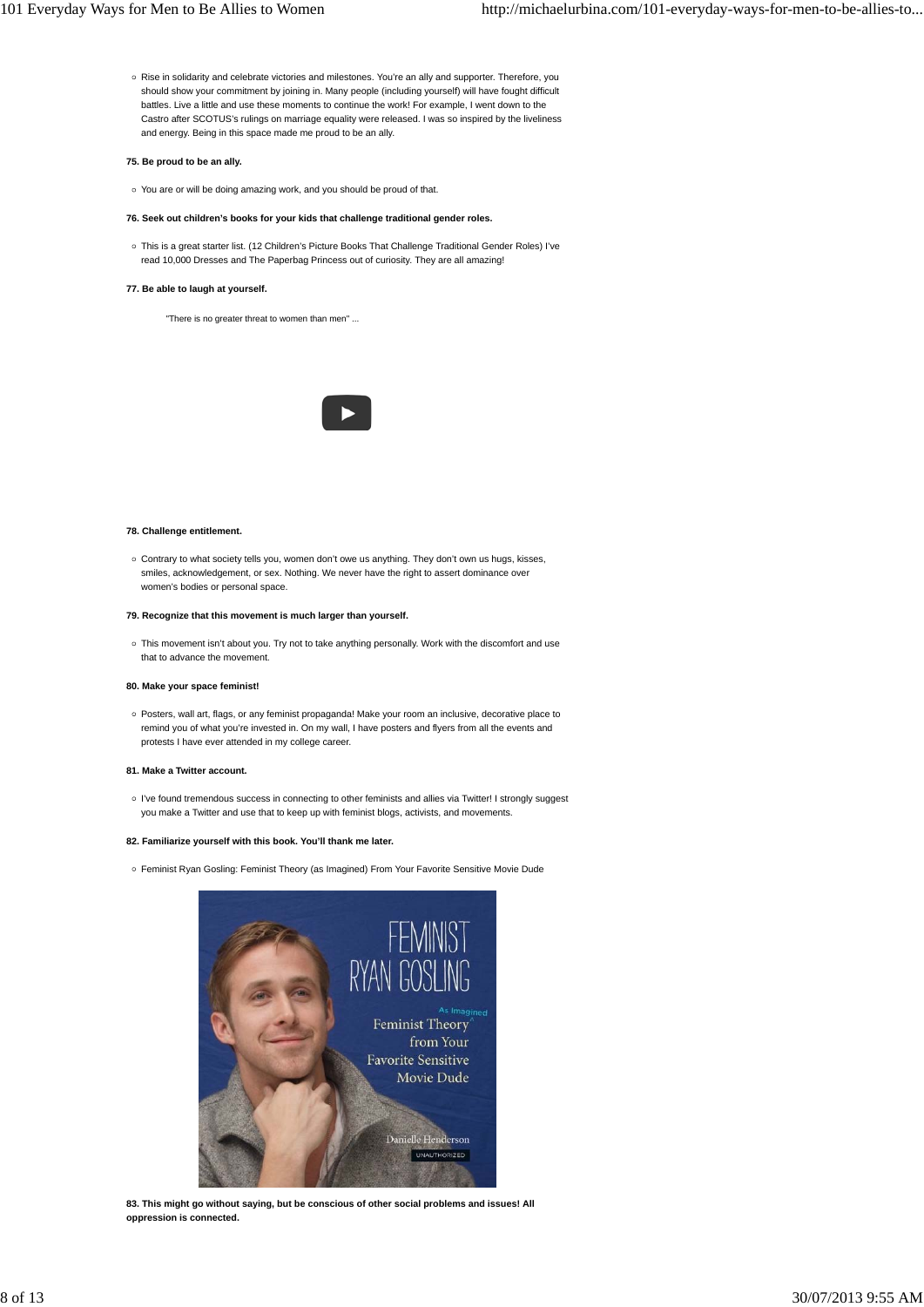Don't just focus on women's rights and feminism… Broaden your lens and explore issues such as immigration, poverty, militarization, prison-industrial complex, food politics, transnational social movements, etc. With time, you'll find that everything is connected.

#### **84. Cook with your girlfriend, partner, or spouse.**

o Come on, it's cute. It shows her you care. It might even help you out later down the road.

**85. Support and vote for political candidates who advocate policies beneficial to women, LGBT people, and other marginalized groups of people.**

o If you don't see yourself going into politics, vote for candidates who would be in structural power to make effective change for marginalized groups of people.

**86. Join the Feminist Network Project and stay connected to thousands of feminists worldwide.**



Afficher International Feminist Network sur une carte plus grande **87. Support feminist media.**

 $\circ$  In the sea of mainstream media lie some very badass filmmakers, producers, and films that can be classified as feminist. This slowly growing (yet very powerful) genre produces great films and I highly recommend you check all of them out. Support filmmakers, musicians, artists, or anyone in the media industry defying social norms and drawing attention to the feminist cause.

#### **88. Embrace the haters. You can learn a lot from them.**

There are going to be people that disagree with you. Some of your friends might stop talking to you. Others may be puzzled, question your sexuality, or look at you in a completely different way. Embrace it. You are standing up while many choose to remain seated. You are a trailblazer in your community. Look for opportunities to face the "haters" head on. Challenge them and invite them for conversations, whether it be on Facebook, over the phone, or in person. You'd be surprised how much you can learn from hearing other different perspectives.

#### **89. Don't fall for websites or causes that claim men are oppressed (by feminism). One example is A Voice For Men.**

Men are never oppressed by patriarchy. These websites like to depict feminism as a threat to men and masculinity. It's not… While men's rights activists hold different perspectives, I would actually recommend reading some of their material to see the difference and create dialogue. It's good to get angry and hear other groups.

#### **90. Travel to unfamiliar places.**

Interpret this as you will. It could mean visiting a different country or exploring unknown parts of the city you live in. The goal is to broaden your horizons and be more in touch with the world you live in. I love exploring, and every time I discover new places around me, I feel energized, motivated, and proud to fight for what I believe in.

#### **91. Ask questions (but not too many)!**

o If you have a question about allyship, ask fellow feminists! However, try your best not to make these people your sole sources of information. Do research and educate yourself.

#### **92. Start a blog!**

- We need more male allies actively blogging online. I love hearing different perspectives and connecting with other feminists interested in dialogue. If you create a blog, please email me your link! (michaelaurbina@gmail.com)
- **93. Buy your books at local, independent bookstores.**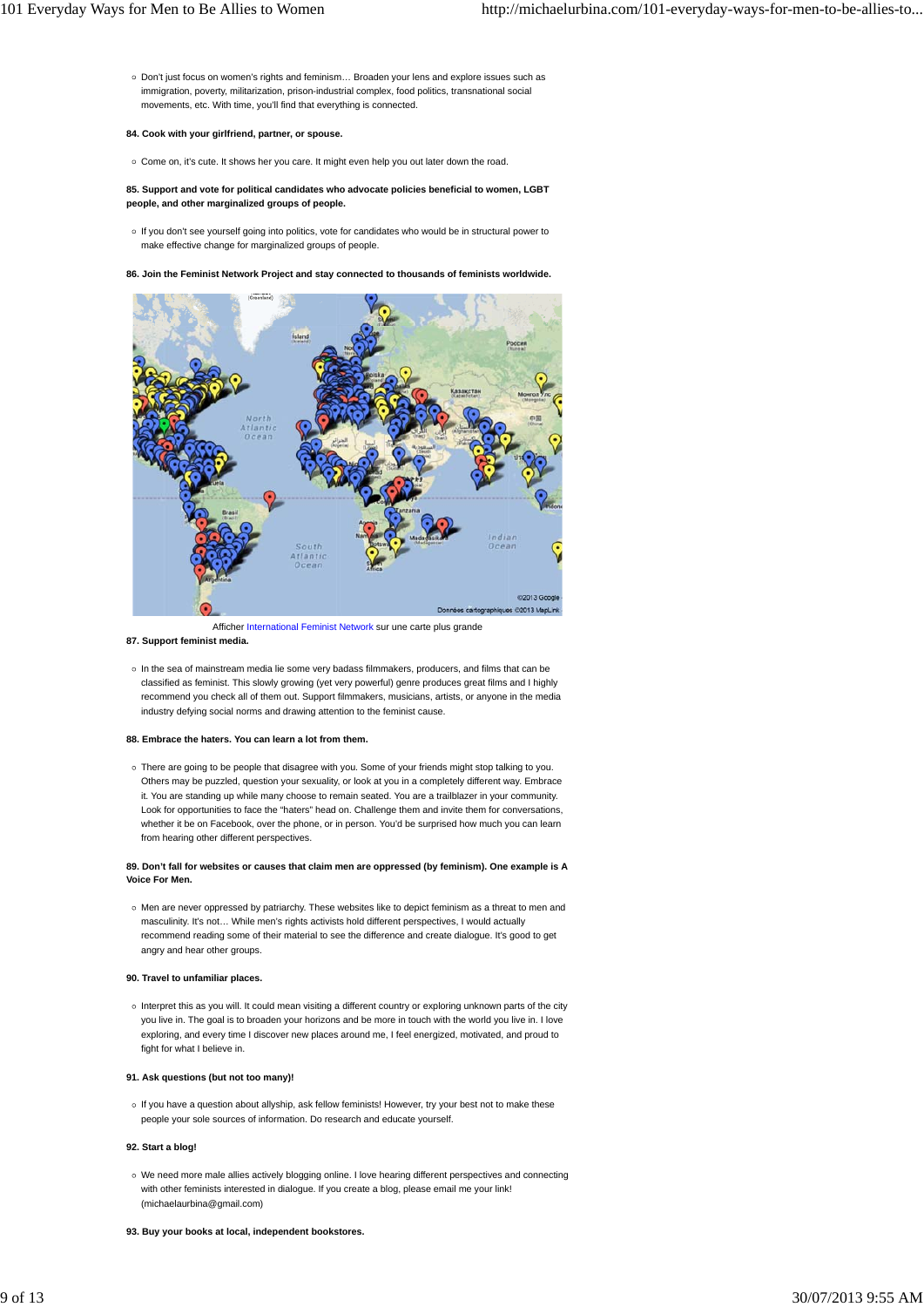I've had more luck finding feminist books in independent bookstores, not corporate bookstores like Barnes & Noble. Your selection is going to be much greater if you go to these places. Google Search bookstores in your area!

#### **94. Showcase your feminist pride! (If you're comfortable)**

- Wear t-shirts, sport wristbands, or put cool bumper stickers on your car. Make noise! There are many different ways to do so. As a man, you're bound to draw attention and possibly rally support with your feminist gear. Here's my favorite t-shirt design.
- o "This is What a Feminist Looks Like"



#### **95. Seek out role models and pick their brains.**

Whether it be a favorite author/blogger or activist, do your best to get into contact with that person and ask them questions. Twitter and e-mail have been my biggest successes! Take their advice and look for opportunities to collaborate. You don't have to reinvent the wheel. Learn!

#### **96. Respect women's spaces for dialogue.**

While male allies are important and vital to the success of the feminist movement, it's important that you respect spaces for women to have conversations and dialogues amongst themselves. Learn to step back.

#### **97. Appearances should never matter. Promote self-love and healthy body images!**

Mainstream media constantly bombards us with messages and advertisements to make us feel dissatisfied and unhappy with ourselves and our appearance. Fuck that! You are perfect just the way you are. Be proud of your body, and respect others for theirs.

#### **98. Turn magazines that promote sexism and unhealthy body image backwards at your local supermarkets and newsstands.**

One of my friends offered me this piece of advice. When you're out shopping, turn or completely cover magazines that promote sexist and unhealthy messages to women and men. People are bound to wonder what you're doing. It's a very creative way of drawing attention and inviting people to have dialogues around feminism and the media. Here are some examples of magazines I'd turn over in a heartbeat:





GQ Magazine – Adriana Lima Cosmopolitan Magazine – Selena

Gomez

#### **99. Be careful not to burn out.**

At times, you are going to feel demotivated, stressed, and tired from this work. There may come a time where you come close or actually experience complete burnout. I've experienced this a couple of times, but I've always rediscovered my passion by reflecting on my past accomplishments and victories. Also, I found mainstream media and blatant sexism in my everyday life to be strong motivations to continue the work. I came to realize that this work truly is my social responsibility.

#### **100. Develop your own methods of self-care.**

o In order to decrease your chances of burnout, find ways of practicing self-care in order to keep you motivated and productive in allyship. Self-care can come in many forms. For example: playing sports, hiking, doing yoga, reading non-feminist literature, going off the grid, dancing, working out, spending